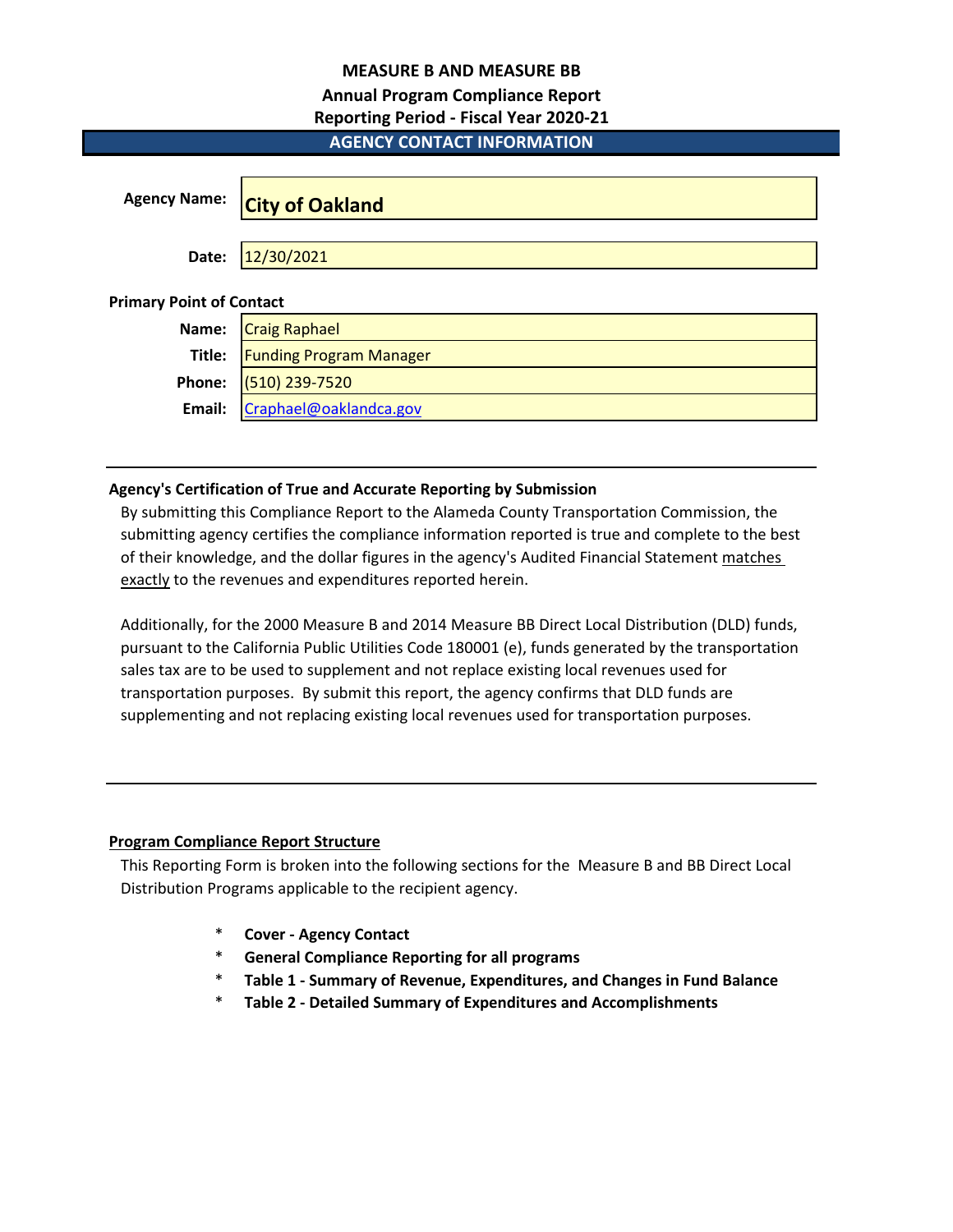#### **MEASURE B AND MEASURE BB**

**Annual Program Compliance Report**

### **TABLE 1: SUMMARY OF REVENUE, EXPENDITURES, AND CHANGES IN FUND BALANCE**

*DIRECTIONS: Complete the sections below based on the Measure B and BB Audited Financial Statements, for the applicable DLD programs for your agency. Values must match financial statements and total reported expenditures on Table 2.* 

#### **A. 2000 MEASURE B Direct Local Distribution Programs**



### **B. 2014 MEASURE BB Direct Local Distribution Programs**

|                                                      | Bicycle /<br>Pedestrian       | <b>Local Streets</b><br>and Roads | <b>Mass Transit</b>  | Paratransit              | Total                            |
|------------------------------------------------------|-------------------------------|-----------------------------------|----------------------|--------------------------|----------------------------------|
| <b>Beginning of Year Fund Balance</b>                | \$<br>1,620,723               | $\zeta$<br>3,564,327              | \$                   | \$<br>1,796,894          | 6,981,944<br>\$                  |
| Revenue<br>Interest                                  | 1,263,391<br>S<br>\$<br>3,607 | \$<br>12,397,259<br>\$<br>7,894   | \$<br>٠              | 1,351,894<br>\$<br>4,352 | 15,012,544<br>\$<br>\$<br>15,853 |
| <b>Expenditures</b><br>Expenditures Matches Table 2? | 921,633<br>Ŝ<br>TRUE          | \$<br>7,292,828<br>TRUE           | \$<br><b>AREF!</b>   | 1,260,042<br>\$.<br>TRUE | 9,474,503<br>\$                  |
| <b>End of Year Fund Balance</b>                      | 1,966,088<br>-\$              | 8,676,652<br>$\ddot{\bm{\zeta}}$  | \$<br>$\blacksquare$ | 1,893,098<br>\$          | 12,535,838<br>\$                 |
| <b>Notes</b>                                         |                               |                                   |                      |                          |                                  |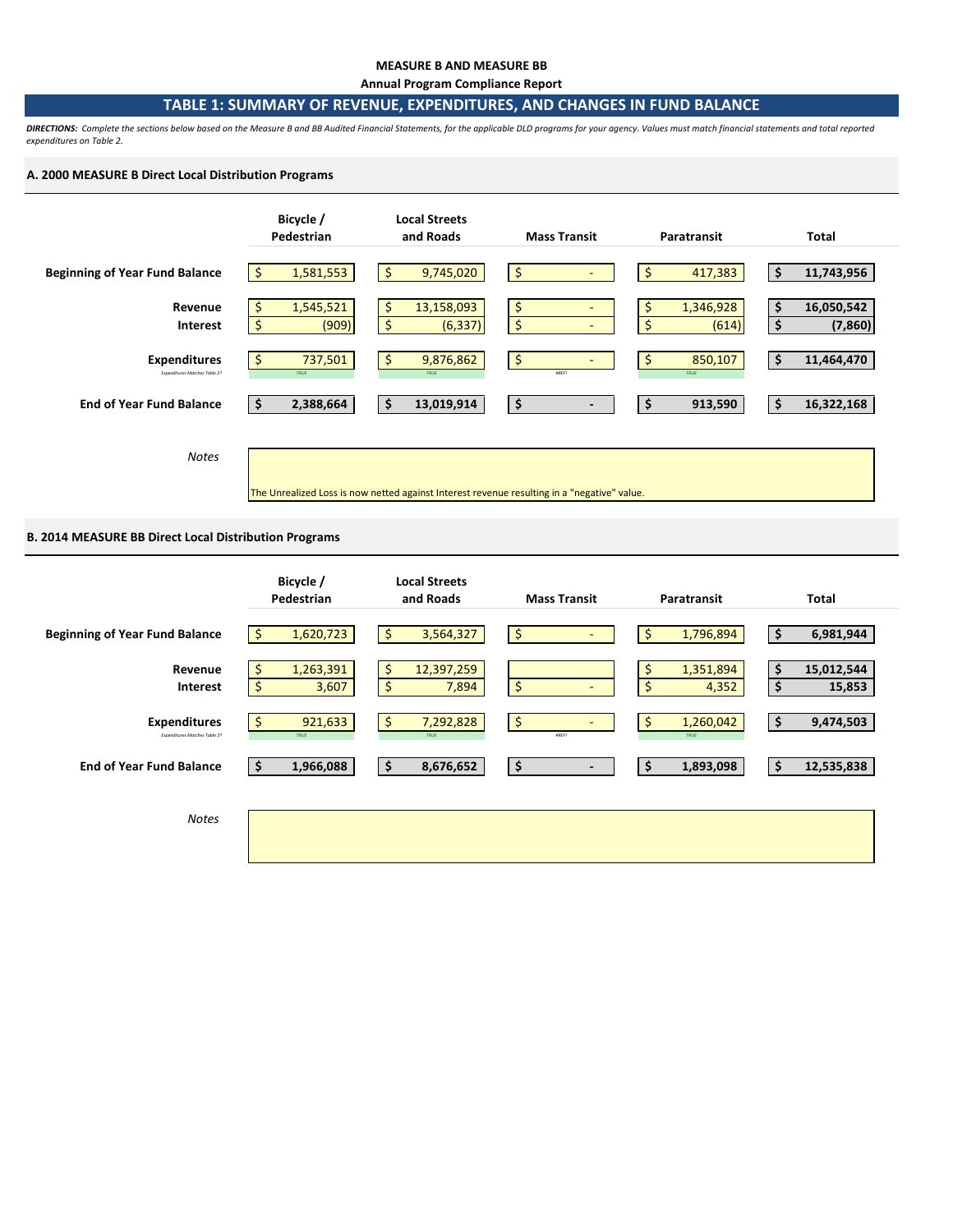## **Reporting Period - Fiscal Year 2020-21**

### **GENERAL COMPLIANCE REPORTING**

**1. Adoption Year Indicate the adoption year of the most current Bicycle/Pedestrian Master Plans, as applicable.** 

Bicycle Master Plan Pedestrian Master Plan Bike/Ped Master Plan

| <b>Adoption Year</b> |  |
|----------------------|--|
| 2019                 |  |
| 2017                 |  |
| N/L                  |  |

#### **If the plans are over five-years past the last adoption year, specify when your agency's will perform its next update.**  *Indicate N/A, if not applicable.*

| N/A |
|-----|
|     |
|     |
|     |

#### **2a. How much of the program fund balance is encumbered into active contracts/projects?**

*Encumbered value should be less than or equal to the available balance.* 

|                  |           | \$ Encumbered |
|------------------|-----------|---------------|
| MB Balance   \$  | 2,388,664 | 194,980       |
| MBB Balance   \$ | 1,966,088 | 426,061       |
| Total \$         | 4,354,752 | 621,041       |

#### **2b. Why is there a fund balance?** *Indicate N/A, if not applicable.*

Staff vacancies in the City's Bicycle & Pedestrian and Traffic Engineering teams continue to be the primary driver of the Bicycle/Pedestrian MB/MBB fund balance. The City has lifted its partial hiring freeze that had been instated in response to the COVID-19 budget crisis and will seek to fill staff vacancies in FY 21-22. The City also budgeted more conservatively for FY 20-21 due to expected reduced MB/MBB revenue in response to impacts of COVID-19; however, actual MB/MBB revenue exceeded original estimates. In FY 21-22 the City anticipates that these funds will be spent down to cover operating budget deficits. The remaining fund balance is programmed to high priority projects from the pedestrian plan and bicycle plan.

### **2c. Specify any large planned uses of fund balances within this program and their status i.e. planned or underway.**

| <b>Project Title</b>                       | <b>Brief Project Description</b>                              | <b>DLD Amount</b> | <b>Project Status</b> |
|--------------------------------------------|---------------------------------------------------------------|-------------------|-----------------------|
| <b>Bicycle and Pedestrian Program</b>      | Staff costs for Bicycle/Pedestrian Plan                       |                   | 1,506,856 Underway    |
| <b>Staffing</b>                            | implementation and project development                        |                   |                       |
| <b>Pedestrian Plan Implementation</b>      | Implementation of City Pedestrian Plan - safety $\frac{1}{2}$ | 1,264,625         | Underway              |
|                                            | improvements to high priority corridors and                   |                   |                       |
|                                            | <b>intersections</b>                                          |                   |                       |
| <b>Bicycle Plan Projects</b>               | Implementation of City bike plan, primarily                   | Ś                 | 1,250,016 Underway    |
|                                            | maintenance and expansion of bicycle routes,                  |                   |                       |
|                                            | parking and signage                                           |                   |                       |
| <b>Bicycle Encouragement Programs</b>      | Operating costs for programs such as                          | Ś                 | 250,704 Underway      |
|                                            | downtown bike station and bike library                        |                   |                       |
| <b>OBAG 1 - Peralta Street Streetscape</b> | Complete Streets improvements (project                        | \$                | 36,024 Underway       |
|                                            | closeout)                                                     |                   |                       |
| <b>Stair/Path Program</b>                  | Project development costs/match for TDA                       | Ś                 | 35,532 Underway       |
|                                            | grants to implement stair path renovations                    |                   |                       |
| <b>Montclair Antioch Court Pedestrian</b>  | Pedestrian plaza in street ROW for pedestrian                 | \$                | 10,996 Underway       |
| <b>Improvements</b>                        | and community use                                             |                   |                       |

**Copy of article,** 

**3. Confirm all expenditures were governing body approved (Yes/No).**

Yes

**4. Confirm the completion of the publicity requirements in the table below (Yes/No).**

|                | Measure B | <b>Measure BB</b> | website, signage<br>attached? | lf ar<br>req |
|----------------|-----------|-------------------|-------------------------------|--------------|
| <b>Article</b> | Yes       | Yes               | Yes                           | N/A          |
| Website        | Yes       | Yes               | Yes                           | N/A          |
| <b>Signage</b> | Yes       | Yes               | Yes                           | N/A          |

**If applicable, briefly explain why the publicity requirement wasn't completed.** 

N/A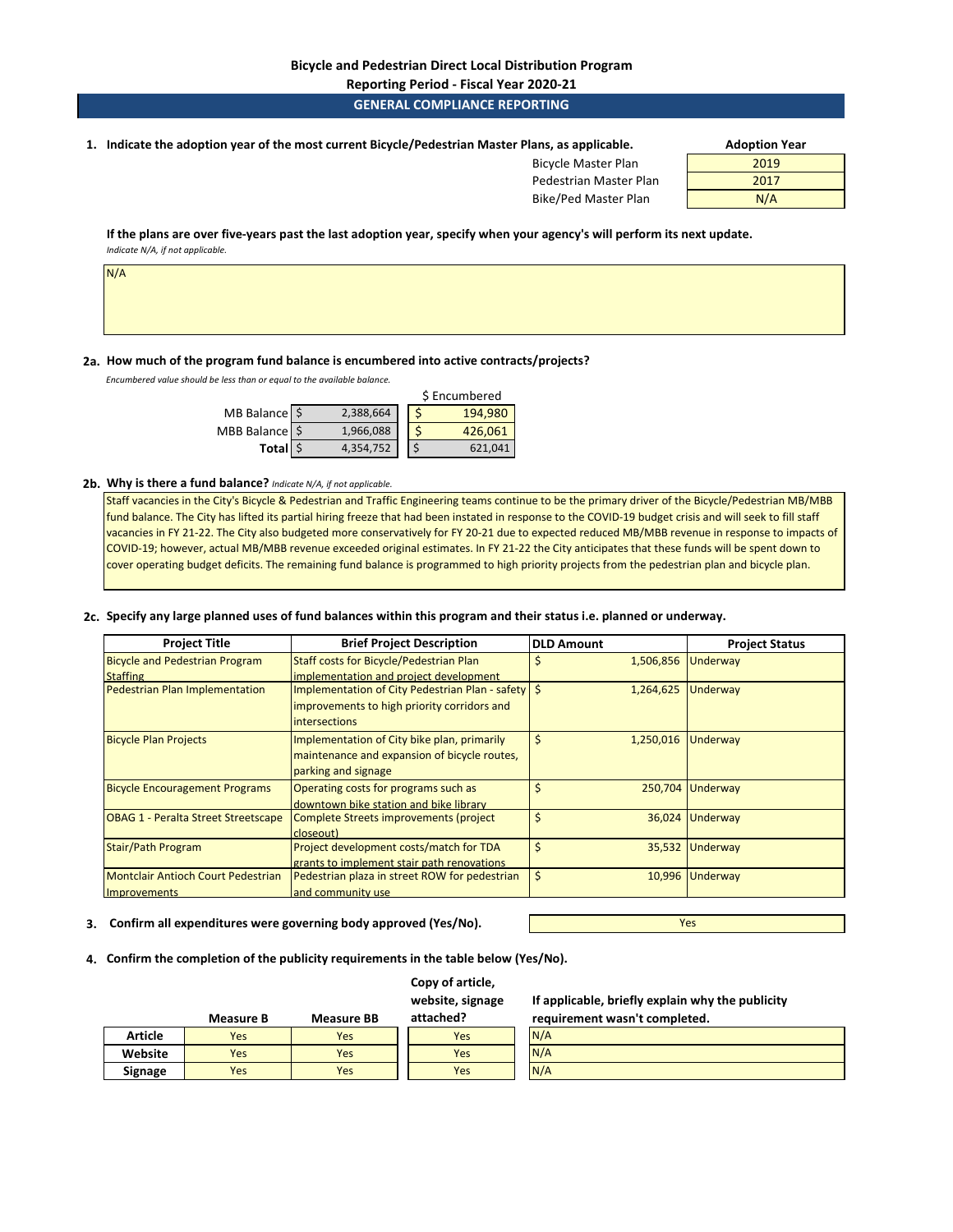#### **Bicycle and Pedestrian Direct Local Distribution Program Reporting Period - Fiscal Year 2020-21**

**TABLE 2: DETAILED SUMMARY OF EXPENDITURES AND ACCOMPLISHMENTS**

|     |                                                                                      |                                                            |                                            | - Expenditure total must correspond to your Audited Financial Statements, and Table 1 values. | Provide a detailed summary of Measure B and BB Expenditures for the reporting fiscal year. Performance reporting/quantity complete and other fund expenditures should be consistent with reporting data sent to other agencies |                                                                                                                                                                                               |                                 |                                            |                                                                                                                                                                                                                                                                  |                  |                         |                    |                           |
|-----|--------------------------------------------------------------------------------------|------------------------------------------------------------|--------------------------------------------|-----------------------------------------------------------------------------------------------|--------------------------------------------------------------------------------------------------------------------------------------------------------------------------------------------------------------------------------|-----------------------------------------------------------------------------------------------------------------------------------------------------------------------------------------------|---------------------------------|--------------------------------------------|------------------------------------------------------------------------------------------------------------------------------------------------------------------------------------------------------------------------------------------------------------------|------------------|-------------------------|--------------------|---------------------------|
|     | Project<br>Category<br>(Drop-down                                                    | Project<br>Phase<br>(Drop-down Menu)                       | Project<br><b>Type</b><br>(Drop-down Menu) | <b>Primarily Capital or</b><br>Administrative<br>Expenditure?                                 |                                                                                                                                                                                                                                |                                                                                                                                                                                               | Quantity<br><b>Completed in</b> | <b>Units for</b><br>Quantity<br>(Drop-down | Additional description on units or<br>expanded detail on expenditures,                                                                                                                                                                                           | <b>Measure B</b> |                         | <b>Measure BB</b>  |                           |
| No. | Menu                                                                                 |                                                            |                                            |                                                                                               | <b>Project Name</b>                                                                                                                                                                                                            | <b>Project Description/Benefits</b>                                                                                                                                                           | FY 20-21                        | Menu)                                      | performance, accomplishments                                                                                                                                                                                                                                     |                  | <b>DLD Expenditures</b> |                    | <b>DLD Expenditures</b>   |
| 1   | Bike/Ped                                                                             | Other                                                      | Staffing                                   | Capital                                                                                       | Bicycle and Pedestrian Program Staffing                                                                                                                                                                                        | Staff costs for bicycle and ped<br>staff/bike and ped plan<br>implementation                                                                                                                  | $\mathbf{1}$                    | Other                                      | Partial staff and O&M costs for<br>bicycle and pedestrian program                                                                                                                                                                                                | \$               | 329,683.38              | -Ś                 | 683,633.80                |
|     | 2   Bike/Ped                                                                         | Planning/Scoping                                           | Staffing                                   | Capital                                                                                       | Complete Streets Project Development                                                                                                                                                                                           | Staff costs for planning and<br>conceptual design of major active<br>transportation projects                                                                                                  | $\mathbf{1}$                    | Other                                      | Partial staff and O&M costs for<br>complete streets project<br>development planning, including<br>costs of grant development, scoping,<br>community engagement and engineer<br>support                                                                           | \$               | 345,529.99 \$           |                    |                           |
|     | 10 Other                                                                             | Other                                                      | Staffing                                   | Administrative                                                                                | <b>Mobility Program Staffing</b>                                                                                                                                                                                               | Staff costs for mobility planning staff /<br>management of parking policies, zero<br>emission vehicle plan, transportation<br>demand (TDM), bike/scooter/car<br>share                         | $\mathbf{1}$                    | Other                                      | Partial staff costs for 6 full-time staff, $\frac{1}{5}$<br>1 part-time intern, and 2 consultant<br>contracts                                                                                                                                                    |                  | $27,180.81$ \$          |                    | $\overline{\phantom{a}}$  |
|     | 4 Bicycle                                                                            | Construction                                               | <b>Bike Paths and Lanes</b>                | Capital                                                                                       | Bike Plan Implementation & Improvements                                                                                                                                                                                        | Implementation of City bike<br>plan/bicycle safety and increased<br>bicycle mode share                                                                                                        | 0.2                             | Lane Miles                                 | Upgraded existing buffered bike lane $\frac{1}{5}$<br>facility to separted; designed traffic<br>safety improvements at various<br>locations Citywide (match to ACTC<br>Covid Grant); replaced permanent<br>bike counter batteries and pay for<br>modem service   |                  | $1,567.00$ \$           |                    | 44,539.85                 |
|     | Bicycle                                                                              | Operations                                                 | <b>Bike Parking/Lockers</b>                | Capital                                                                                       | City Racks Bike Parking Program                                                                                                                                                                                                | Install/maintain bike parking                                                                                                                                                                 | 180                             | <b>Bike Parking</b><br>Spaces              | Operations costs for 130-space 19th<br>St BART Bikestation; maintain 36<br>eLockers; reinstall 14 bike racks                                                                                                                                                     | 5                | $7.731.25$ \$           |                    | 51,848.60                 |
|     | Bicycle                                                                              | Other                                                      | <b>Education and</b><br>Promotion          | Administrative                                                                                | <b>Bike Plan Outreach</b>                                                                                                                                                                                                      | Organize activities such as bike to<br>work day and other<br>events/publication of quarterly I Bike<br>Oakland newsletter/other bike plan<br>outreach/encouragement of<br>increased bicycling | 18527                           | # of<br>gers                               | Outreach contacts, including<br>People/Passen participants in "Bike to Wherever<br>Day," newsletter circulation, and<br>bikeways maps printed                                                                                                                    | \$               | $25,588.86$ \$          |                    | 7,271.59                  |
|     | Bike/Ped                                                                             | Planning/Scoping                                           | Other                                      | Administrative                                                                                | Bicycle & Pedestrian Programs                                                                                                                                                                                                  | Activities related to bicycle and<br>pedestrian plan programs                                                                                                                                 | $\mathbf{1}$                    | Other                                      | Outreach and traffic counts related to \$<br><b>Slow Streets</b>                                                                                                                                                                                                 |                  |                         | $\mathsf{\hat{S}}$ | 11.527.19                 |
| 5   | Pedestrian                                                                           | Planning/Scoping                                           | Other                                      | Administrative                                                                                | Pedestrian Plan Implementation & Improvements                                                                                                                                                                                  | Pedestrian plan implementation                                                                                                                                                                | $\mathbf{1}$                    | Other                                      | Planning review by City ADA Program   \$<br>staff                                                                                                                                                                                                                |                  | $220.16$ \$             |                    | $\sim$                    |
|     | 32 Bike/Ped                                                                          | Project Closeout                                           | Streetscape / Complete<br>Streets          | Capital                                                                                       | OBAG 1 - Peralta Street Streetscape                                                                                                                                                                                            | Bike and pedestrian safety<br>improvements along Peralta from 7th<br>to 36th                                                                                                                  | $\mathbf{1}$                    | Other                                      | Project closeout. Construction<br>complete for 1400 linear ft of<br>sidewalks with bulbouts, 21 ADA<br>Ramps, 300 LF of curb and gutter,<br>crossing improvements                                                                                                | \$               |                         | Ŝ.                 | 30,810.48                 |
|     | 34 Bike/Ped                                                                          | Project Closeout                                           | Streetscape / Complete<br>Streets          | Capital                                                                                       | OBAG 1 - Lakeside Green Street                                                                                                                                                                                                 | Improved bike & ped connection to<br>Lake Merritt, complete streets<br>improvements, protected bike<br>lanes/bicylist and pedestrian safety                                                   | $\mathbf{1}$                    | Other                                      | Contract payments for completed<br>project and ongoing plant<br>establishment management duties<br>which will expire in March 2022. Final<br>invoice to be processed upon final<br>inspection and acceptance of planting<br>and irrigation system in April 2022. | \$               | $\sim$                  | \$                 | 92,001.49                 |
| 25  |                                                                                      |                                                            |                                            |                                                                                               |                                                                                                                                                                                                                                |                                                                                                                                                                                               |                                 |                                            |                                                                                                                                                                                                                                                                  | Ŝ.               |                         | $\vert$ \$         |                           |
|     |                                                                                      | <b>Total Percentage of Capital vs Administrative Costs</b> |                                            | 96%<br>1,587,346                                                                              |                                                                                                                                                                                                                                |                                                                                                                                                                                               |                                 |                                            | <b>TOTAL</b><br>Match to Table 1?                                                                                                                                                                                                                                | <sub>S</sub>     | 737,501.45 \$           |                    | 921,633.00<br><b>TRUE</b> |
|     | a. Total Capital<br><b>TRUE</b><br>$\mathsf{S}$<br>71,789<br>b. Total Administrative |                                                            |                                            |                                                                                               |                                                                                                                                                                                                                                |                                                                                                                                                                                               |                                 |                                            |                                                                                                                                                                                                                                                                  |                  |                         |                    |                           |

**Is the total percentage of Capital vs Program Administration (outreach, staffing, administrative support) Costs GREATER THAN 50%? If not, explain how capital investments will increase in the future.**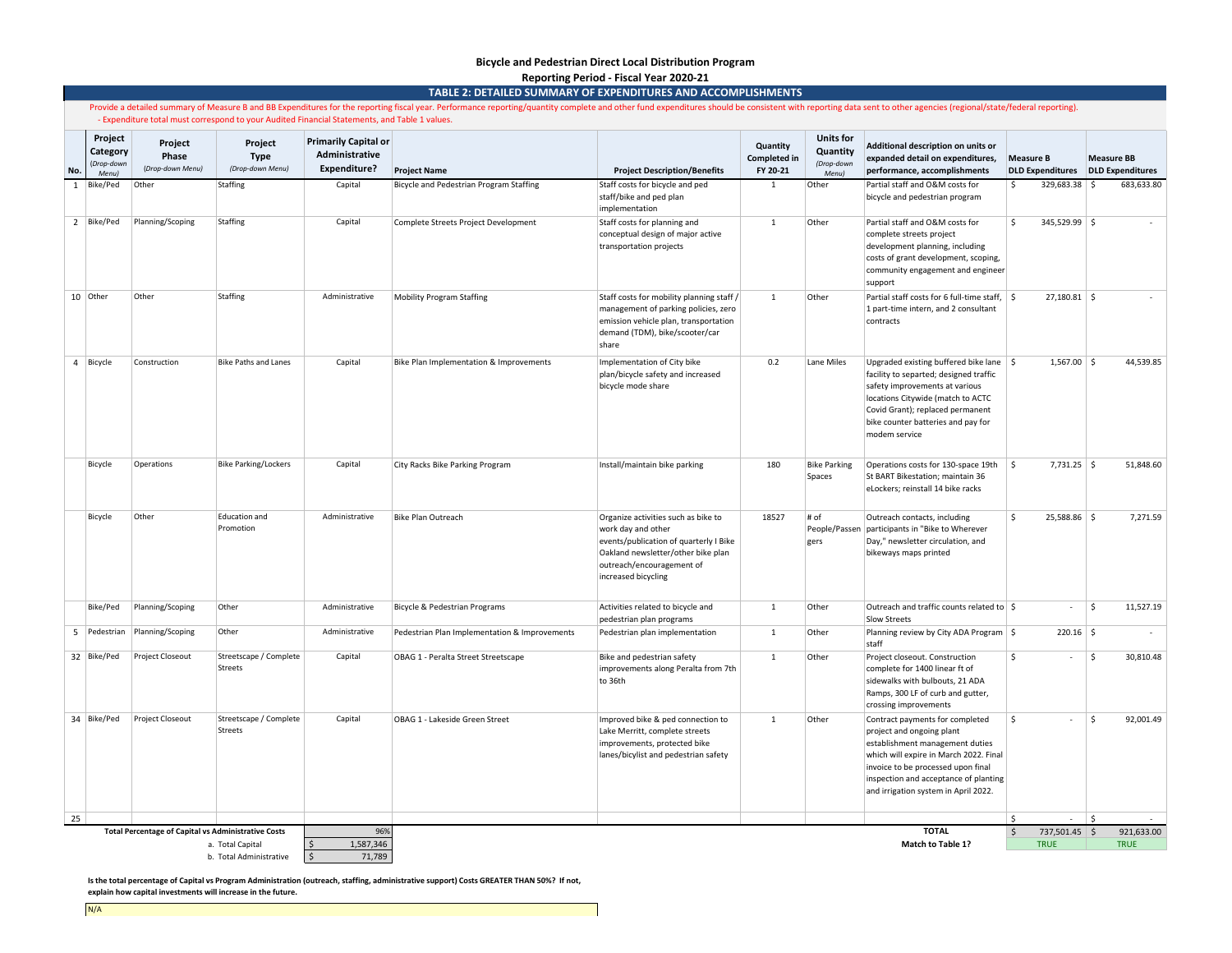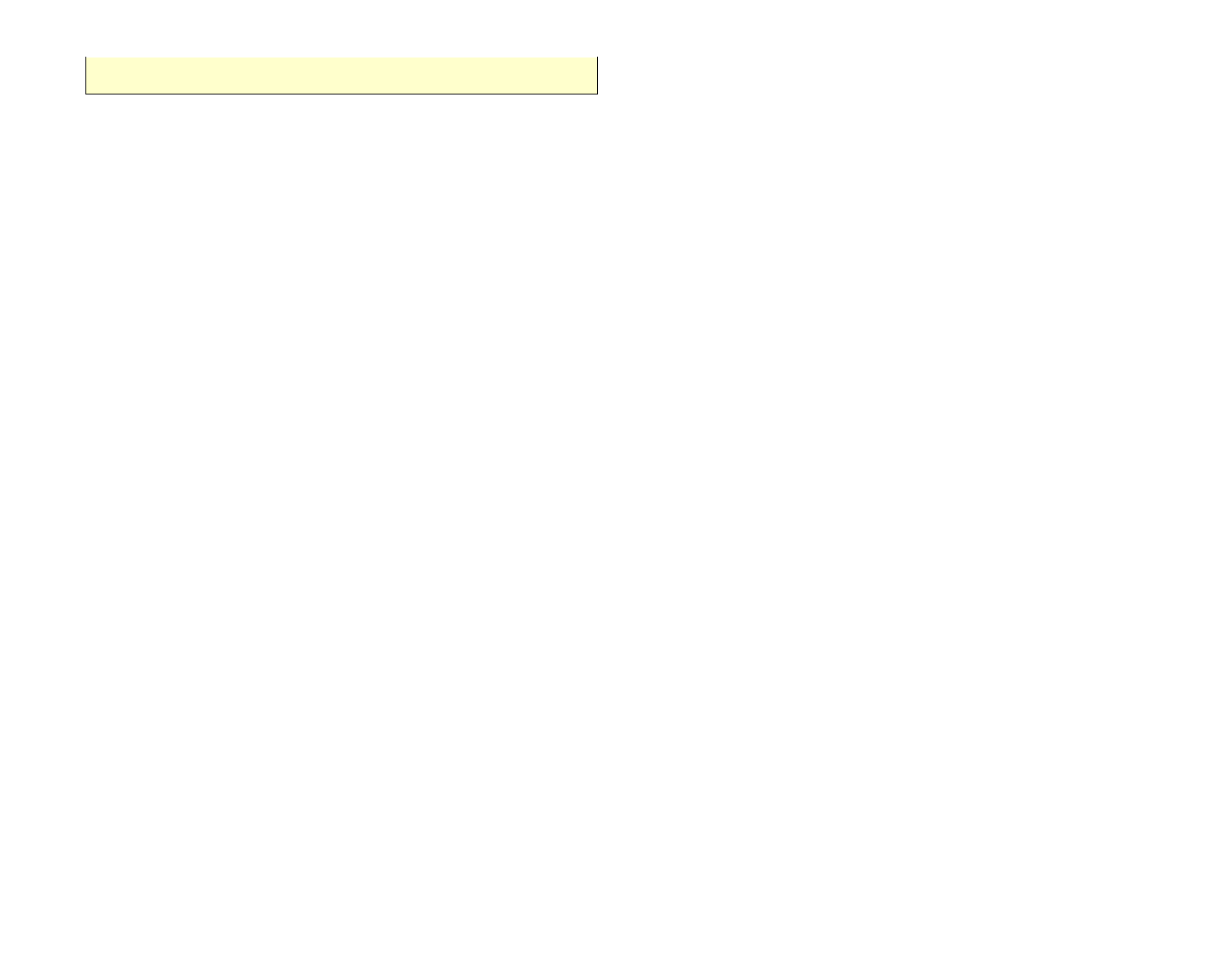### **Local Streets and Roads (LSR) Direct Local Distribution Program**

| Reporting Period - Fiscal Year 2020-21 |
|----------------------------------------|
| <b>GENERAL COMPLIANCE REPORTING</b>    |

**1. PCI =** 55 **What is agency's current Pavement Condition Index (PCI)?**  *Use PCI from the most recent MTC's VitalSigns linked here:* [http://www.vitalsi](http://www.vitalsigns.mtc.ca.gov/street-pavement-condition)gns.mtc.ca.gov/street-pavement-condition

**If your PCI falls below a score of 60 (fair condition), specify what actions are being implemented to increase the PCI.**  *Indicate N/A, if not applicable.* 

Oakland passed a bond measure in 2016 with \$350 million devoted to transportation, with the vast majority intended for resurfacing. In summer 2021, the City completed a citywide pavement condition survey, which found the average PCI to be 58, up from 55 in 2012. Additionally, the City is currently developing its Draft 2022 5-Year Paving Plan, which proposes to program more than 350 miles of streets for both rehabilitation and preventative maintenance during the 5-year plan duration (contingent on the extension of Measure KK to fully implement).

**2a. How much of the program fund balance is encumbered into active contracts/projects?** 

*Encumbered value should be less than or equal to the available balance.* 



#### 2b. Why is there a fund balance? *Indicate N/A, if not ap*

Staff vacancies in the City's Complete Streets Design, Planning & Project Development, Structures & Emergency Road, and Traffic Signal teams continue<br>to be the primary driver of the Local Streets/Roads MB/MBB fund balance. response to the COVID-19 budget crisis and will seek to fill staff vacancies in FY 21-22. The City also budgeted more conservatively for FY 20-21 due to<br>expected reduced MB/MBB revenue in response to impacts of COVID-19; h the City anticipates that these funds will be spent down to cover operating budget deficits. In addition to this, a significant portion of the fund balance is already programmed as local match for existing grant-funded capital projects as well as for Measure KK-funded paving/sidewalk projects.

#### **2c. Specify any large planned uses of fund balances within this program and their status i.e. planned or underway.**

| <b>Project Title</b>                                              | <b>Brief Project Description</b>                                                                                                                                              | <b>DLD Amount</b>       | <b>Project Status</b> |
|-------------------------------------------------------------------|-------------------------------------------------------------------------------------------------------------------------------------------------------------------------------|-------------------------|-----------------------|
| <b>Neighborhood Traffic Calming</b><br>Progam                     | Neighborhood based traffic calming<br>improvements such as traffic circles, speed<br>bumps, etc                                                                               | \$<br>3,434,133         | Underway              |
| <b>Emergency Roadway Repairs</b>                                  | <b>Emergency Roadway repairs, including FEMA</b><br>match                                                                                                                     | \$<br>2,987,226         | Underway              |
| <b>Other Grant Matching Funds</b>                                 | Local match for federal HSIP program, OBAG,<br>ATP, Caldecott, ACTC, etc                                                                                                      | \$                      | 2,161,494 Underway    |
| <b>Bridge Seismic Retrofits</b>                                   | Seismic retrofit of bridges (local match for<br>Highway Bridge Program)                                                                                                       | \$                      | 1,976,302 Underway    |
| <b>Bridge Maintenance Program</b>                                 | Maintenance of City-owned bridges                                                                                                                                             | \$<br>1,410,546 Planned |                       |
| <b>Traffic Signal Management</b>                                  | Planning and implementation of traffic signal<br><i>improvements</i>                                                                                                          | \$                      | 1,169,751 Underway    |
| <b>Community Transportation Planning</b>                          | Community-driven complete streets planning<br>projects                                                                                                                        | \$                      | 844,775 Underway      |
| <b>Intersection Safety Improvements</b>                           | Short and long term improvements for traffic<br>safety such as traffic signal improvements,<br>flexible bollards, and signage                                                 | \$                      | 829,480 Underway      |
| <b>HSIP 7 Local Match</b>                                         | Local match for HSIP Cycle 7 projects                                                                                                                                         | \$                      | 653,996 Underway      |
| <b>Sideshow Prevention Pilot</b>                                  | Pilot program focused on installing engineering<br>treatments to try to prevent<br>sideshows/donuts/dangerous driving                                                         | \$<br>650,009           | Underway              |
| Sidewalk & Curb Ramp Program                                      | Repair sidewalks/install ADA compliant curb<br>ramps; funds augment Measure KK funds                                                                                          | \$                      | 615,972 Underway      |
| <b>Pavement Resurfacing Program</b>                               | Citywide paving program; funds augment<br><b>Measure KK funds</b>                                                                                                             | \$                      | 574,505 Underway      |
| <b>BRT Construction Support</b>                                   | City oversight of East Bay BRT construction                                                                                                                                   | $\mathsf S$<br>565,046  | Underway              |
| <b>Rockridge Safe Routes to Transit</b>                           | Pedestrian-oriented intersection improvements<br>at College Ave/Miles Ave and College<br>Ave/Shafter Ave/Keith Ave and bike lanes on<br><b>College Ave</b>                    | \$                      | 373,699 Underway      |
| <b>OBAG 1 - Project Closeout</b>                                  | Project closeout for Peralta Streetscape, MLK<br>Streetscape, Lakeside Green St, 7th St<br>Streetscape                                                                        | \$                      | 275,657 Underway      |
| <b>Caldecott Tunnel Mitigations</b><br>Microsurfacing             | Installation of bike lanes, concrete sidewalk,<br>ADA ramps, and signal modifications along<br><b>Tunnel Rd and Caldecott Ln</b>                                              | \$                      | 241,332 Underway      |
| <b>Stair/Path Program</b>                                         | Repairs to city paths and stairs/improved<br>pedestrian connections                                                                                                           | \$                      | 119,441 Underway      |
| <b>HSIP Cycle 9 - Foothill</b><br><b>Blvd/MacArthur Blvd</b>      | Installation of bulb-outs; pedestrian median<br>refuge islands; crosswalk enhancements;<br>rectangular rapid flashing beacons (RRFBs);<br>speed cushions; signs; and striping | \$                      | 118,399 Underway      |
| <b>East Oakland Community Based</b><br><b>Transportation Plan</b> | Comprehensive community-based<br>transportation plan in East Oakland                                                                                                          | \$                      | 90,858 Underway       |
| Pedestrian Plan Implementation                                    | Implementation of City Pedestrian Plan - safety<br>improvements to high priority corridors and<br>intersections                                                               | \$                      | 70,759 Underway       |
| <b>Montclair Antioch Court Pedestrian</b><br>Improvements         | Pedestrian plaza in street ROW for pedestrian<br>and community use                                                                                                            | \$                      | 43,768 Underway       |

**3. Confirm all expenditures were governing body approved (Yes/No).**

#### **4. Confirm the completion of the publicity requirements in the table below (Yes/No).**

#### **Copy of article, website, signage**

**If applicable, briefly explain why the publicity** 

Yes

|         | <b>Measure B</b> | <b>Measure BB</b> | attached? | .<br>requirement wasn't completed. |
|---------|------------------|-------------------|-----------|------------------------------------|
| Article | Yes              | Yes               | Yes       | N/A                                |
| Website | Yes              | Yes               | Yes       | N/A                                |
| Signage | Yes              | Yes               | Yes       | N/A                                |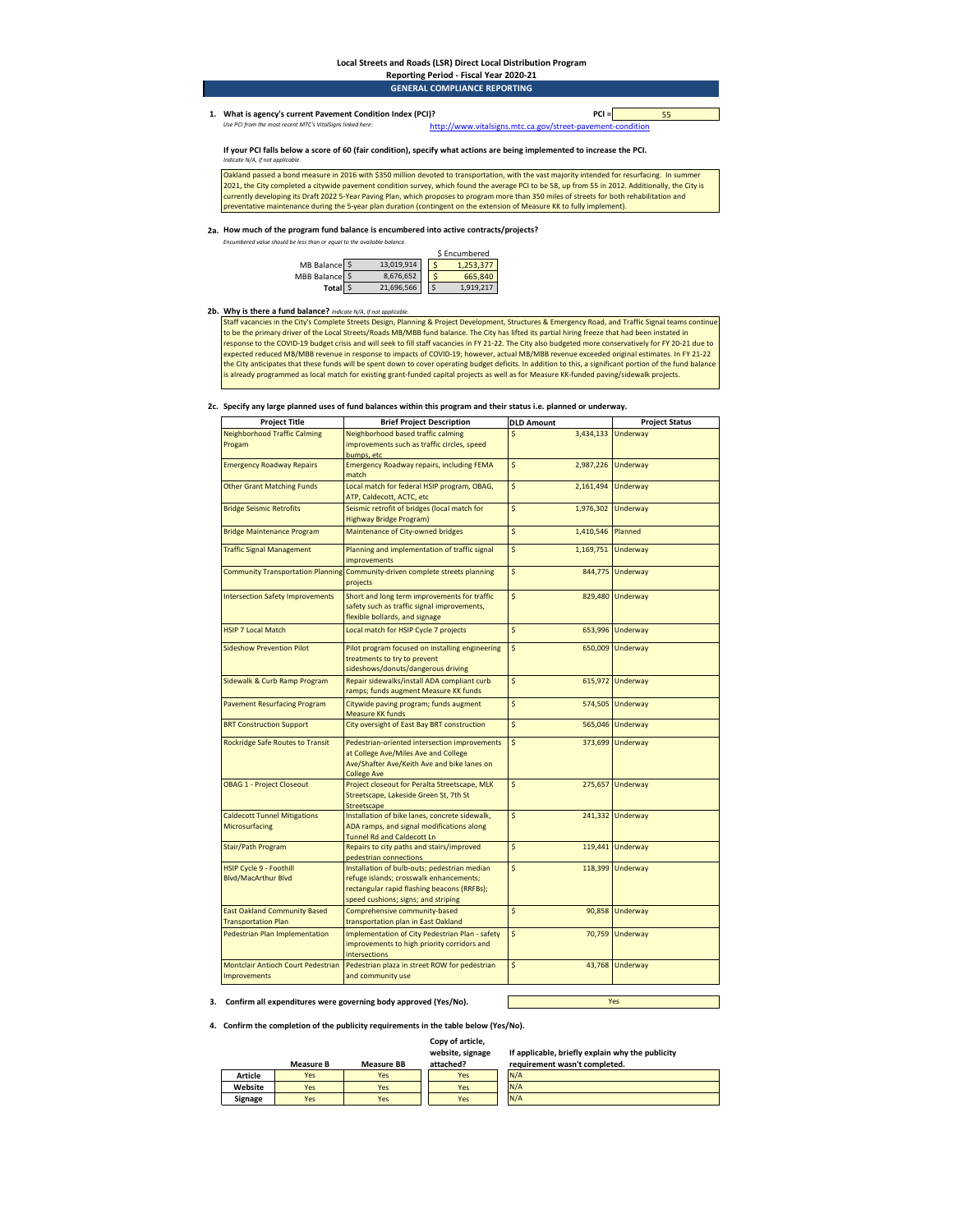### **Local Streets and Roads Direct Local Distribution Program**

**Reporting Period - Fiscal Year 2020-21**

**TABLE 2: DETAILED SUMMARY OF EXPENDITURES AND ACCOMPLISHMENTS**

Provide a detailed summary of Measure B and BB Expenditures for the reporting fiscal year. Performance reporting/quantity complete and other fund expenditures should be consistent with reporting data sent to other agencies

 **No. Project Category**  (*Drop-down Menu)* **Project Phase**  (*Drop-down Menu)*  **Project Type**  *(Drop-down Menu)*  **Primarily Capital or Administrative Expenditure? Project Name Project Description/Benefits Quantity Completed in FY 20-21 Units for Quantity** *(Drop-down Menu)*  **Additional description on units or expanded detail on expenditures, performance, accomplishments DLD Expenditures DLD Expenditures Measure B Measure BB** 1 Bike/Ped Planning/Scoping Staffing Capital Transportation Planning Staff costs for transportation planning/planning and project development 1 Other Partial staff and O&M costs for transportation planning, including costs of grant development and scoping, community outreach, agency coordination, professional development and training \$ 861,363.47 \$ 578,327.94 2 Streets/Rds Planning/Scoping Staffing Capital Capital Transportation Engineering Staff costs for transportation engineering activities/maintenance & project development of transportation assets 1 Other Partial staff and O&M costs for transportation engineering and services (traffic signals, traffic safety, complete streets & sidewalk management, surveying, ROW management, sanitary sewer related work), exclusive of time charged directly to individual CIP projects. Staff activities include project scoping and design, development and delivery, professional development and training  $\frac{2,802,781.32}{5}$  888,963.83 3 Streets/Rds Maintenance Staffing Capital Streets and Sidewalks Maintenance Staff costs for street and sidewalk maintenance/state of good repair 1 Other Partial staff costs and O&M expenses \$ for 44 FTE city crew for street and sidewalk maintenance, including 8.6 miles of minor street repair, 12378 potholes repaired, 267 curb ramps installed/replaced, 733 linear ft curb and gutter repair, 1816 sq. feet of concrete repair, 625 sq. feet of base repairs, & 92136 linear ft of gutter cleaning \$ 596,882.93 \$ 987,839.76 4 Bike/Ped Planning/Scoping Staffing Capital ADA Program ADA Program Staff costs for ADA program/planning & implementation of ADA improvements and the state of the state of the state of the state of the state of the state of the state of the state of the state of the state of the state of the state of the state of the state of the state of the state Other Partial staff costs for 2 full-time staff S for ADA program \$ 7,638.00 \$ 8,255.90 5 Streets/Rds Other Staffing Staffing Administrative Capital Programming & Analysis Staff costs for analysis and programming of capital transportation projects 1 Other Partial staff costs for 1 Funding Program Manager, 2 Transportation Planners, & 3 accountants who manage funding for transportation projects  $\frac{171,664.90}{5}$  31,325.46 6 Bike/Ped Other Staffing Capital Bicycle and Pedestrian Program Staffing Staff costs for bicycle and pedestrian staff / bike and ped plan implementation and the state of the state of the state of the state of the state of the state of the state of the state of the state of the state of the state of the state of the state of the state of the state of the stat Other Partial staff costs for 4 Transportation \$ Planners, 2 Engineers, 1 Spatial Data Analyst, and half-time student trainee positions \$ 2,117.39 \$ 567.77 - Expenditure total must correspond to your Audited Financial Statements and Table 1 values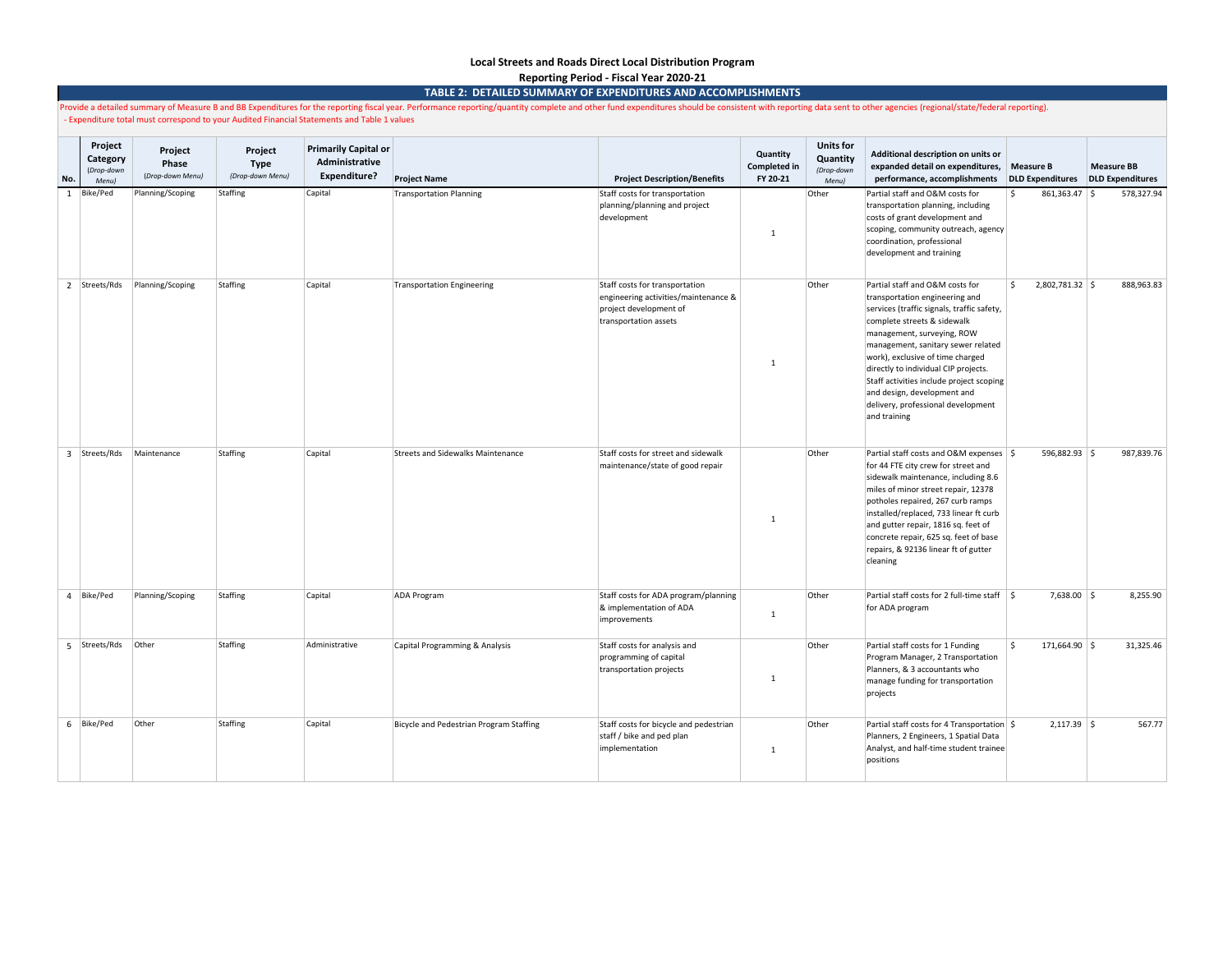| Streets/Rds    | Planning/Scoping | Staffing               | Capital        | <b>Traffic Safety Program</b>                                        | Staff costs for engineers and<br>operations personnel                                                                                                                                                                     | $\mathbf{1}$   | Other         | Partial staff costs for 6 full-time<br>engineers, 1 manager, 3 supervisors,<br>19 maintenance personnel, and 1 part-<br>time intern to fulfill work orders for<br>the Traffic Safety Program. Staff<br>activities include installing stop signs,<br>truck sign restrictions, median<br>refugee islands, rectangular rapid<br>flashing beacons, rapid responses<br>painted safety islands and red curb<br>management to improve visibility | l\$<br>89,722.42 \$     |    | 1,754,144.62 |
|----------------|------------------|------------------------|----------------|----------------------------------------------------------------------|---------------------------------------------------------------------------------------------------------------------------------------------------------------------------------------------------------------------------|----------------|---------------|-------------------------------------------------------------------------------------------------------------------------------------------------------------------------------------------------------------------------------------------------------------------------------------------------------------------------------------------------------------------------------------------------------------------------------------------|-------------------------|----|--------------|
| 8   Bike/Ped   | Operations       | Program Operations     | Administrative | <b>Traffic Safety - Crossing Guards</b>                              | Staff costs for traffic safety personnel                                                                                                                                                                                  | $\mathbf{1}$   | Other         | Partial staff costs for 17 part-time<br>crossing guards                                                                                                                                                                                                                                                                                                                                                                                   | S.<br>$\sim$            | ١s | 38,346.75    |
| 9 Other        | Other            | Staffing               | Administrative | Mayor's Transportation Advisory                                      | Staff costs for Mayor's Transportation<br>Advisor/coordination of city<br>transportation policy                                                                                                                           | $\mathbf{1}$   | Other         | Partial staff costs for Mayor's<br>Transportation Advisor and City<br>Attorney's Office                                                                                                                                                                                                                                                                                                                                                   | \$<br>$45,371.81$ \$    |    | 201,645.04   |
| 10 Other       | Other            | Staffing               | Administrative | <b>Mobility Program Staffing</b>                                     | Staff costs for mobility planning staff /<br>management of parking policies, zero<br>emission vehicle plan, transportation<br>demand (TDM)                                                                                | $\overline{1}$ | Other         | Partial staff costs for 6 full-time staff, $\frac{1}{2}$<br>1 part-time intern, and 2 consultant<br>contracts                                                                                                                                                                                                                                                                                                                             | 74,209.48 \$            |    | 275,611.46   |
| 11   Bike/Ped  | Planning/Scoping | Staffing               | Administrative | Mobility Program Staffing - Bike/Scooter Share                       | Staff costs for mobility planning staff /<br>bike and scooter share management                                                                                                                                            | $\mathbf{1}$   | Other         | Partial staff costs for 3 full-time staff $\frac{1}{5}$                                                                                                                                                                                                                                                                                                                                                                                   | $1,853.17$ \$           |    | 7,644.68     |
| 12 Streets/Rds | Maintenance      | Staffing               | Capital        | Electrical Division - Streetlights and Traffic Signal<br>Maintenance | Staff costs for maintenance of street<br>lights and traffic signals/Maintain<br>state of good repair for City assets                                                                                                      | $\mathbf{1}$   | Other         | Partial staff costs and O&M expenses \ \$<br>for 11 FTE and 1 part-time staff for<br>engineering, administration, and<br>maintenance of approximately 38,000<br>streetlights, 600+ traffic signals, 80+<br>pedestrian flashing beacons (RRFBs),<br>and 20+ warning lights. Completed<br>3724 electrical-related work orders                                                                                                               | 1,127,965.05 \$         |    | 1,013,865.70 |
| 13 Streets/Rds | Maintenance      | Staffing               | Capital        | Tree Services Program                                                | Staff costs for tree services program,<br>which addresses hazardous tree<br>conditions along city roads and<br>sidewalks, mitigated obstructions,<br>and contributed to safety and access<br>for pedestrians and vehicles | $\mathbf{1}$   | Other         | Partial staff costs for 4 tree trimmers   \$<br>and 1 supervisor. Completed 4552<br>tree-related work orders                                                                                                                                                                                                                                                                                                                              | $\sim$                  | İś | 735,386.40   |
| 14 Streets/Rds | Construction     | <b>Traffic Calming</b> | Capital        | Neighborhood Traffic Calming Program                                 | In-house design and construction of<br>speed bumps                                                                                                                                                                        | 35             | Other         | Speed bumps to slow down traffic<br>and prevent exhibition driving                                                                                                                                                                                                                                                                                                                                                                        | ۱\$.<br>$289,913.15$ \$ |    | $\sim$       |
| 15 Streets/Rds | Construction     | <b>Traffic Calming</b> | Capital        | Intersection Safety Improvement Program                              | Design and construction of traffic<br>safety devices                                                                                                                                                                      | 35             | Intersections | Intersection treatments to improve<br>overall safety, mitigate a<br>fatality/serious injury, or prevent<br>exhibition driving                                                                                                                                                                                                                                                                                                             | ۱\$<br>640,006.35 \$    |    |              |
| 16 Streets/Rds | Operations       | Signals                | Capital        | <b>Traffic Signal Management Program</b>                             | Design and maintenance of traffic<br>signal, communication networks,<br>operations, timing, coordination,<br>traffic safety                                                                                               | 28             | Intersections | Intersections improved with traffic<br>signal upgrades. Improvements<br>include: new/upgrade/replacement<br>of system controls, equipment,<br>and/or efficiencies to support transit,<br>bicyclists, and pedestrians                                                                                                                                                                                                                      | 336,437.61 \$<br>۱\$    |    | 20,654.60    |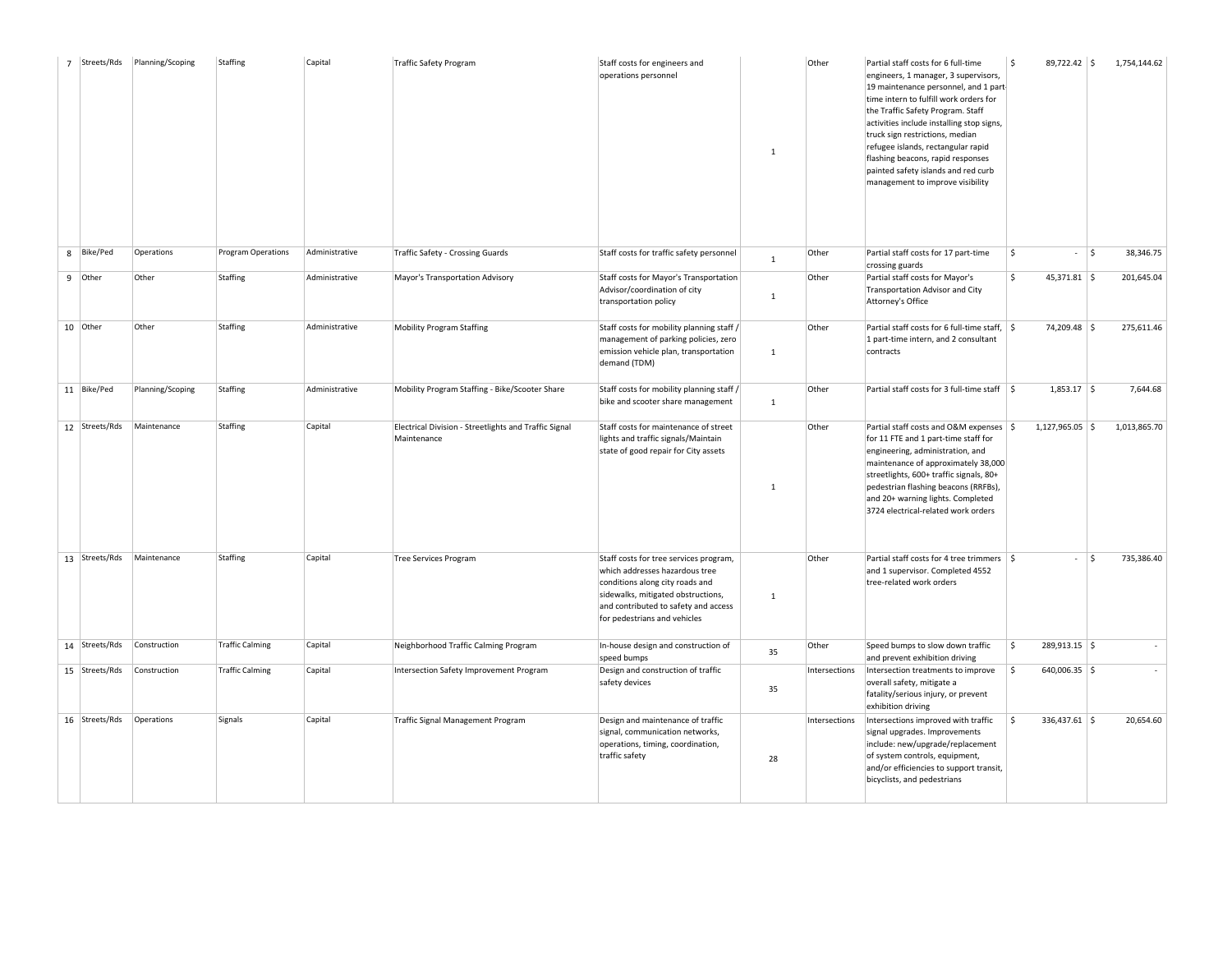| 17 Bike/Ped   | <b>PS&amp;E</b>  | Streetscape / Complete Capital<br><b>Streets</b> |         | ATP 3 - 14th Street Complete Streets                       | 14th Street between Brush Street and<br>Oak Street: project includes a<br>reduction in travel lanes from four to<br>two addition of Class IV protected<br>bike lanes separated from travel by<br>curbs and parked cars for maximum<br>protection; improved pedestrian<br>facilities including refuges, marked<br>crossing. | $\mathbf{1}$   | Other                   | PS&E 65% complete. Matching funds   \$<br>for ATP and MTC Quick Strike grants.                                                                                                                                                                                         |            | $32,925.17$ \$  |            |            |
|---------------|------------------|--------------------------------------------------|---------|------------------------------------------------------------|----------------------------------------------------------------------------------------------------------------------------------------------------------------------------------------------------------------------------------------------------------------------------------------------------------------------------|----------------|-------------------------|------------------------------------------------------------------------------------------------------------------------------------------------------------------------------------------------------------------------------------------------------------------------|------------|-----------------|------------|------------|
| 18   Bike/Ped | Project Closeout | Pedestrian<br>Improvements                       | Capital | HSIP Cycle 5 Closeout                                      | Closeout expenses for HSIP Cycle 5<br>projects: 1) 98th Ave, 2) Market St, &<br>3) West MacArthur                                                                                                                                                                                                                          | $\mathbf{1}$   | Other                   | Construction complete, closeout<br>expenses for three HSIP projects                                                                                                                                                                                                    | S.         | $213,626.06$ \$ |            |            |
| 19 Bike/Ped   | Construction     | Signals                                          | Capital | HSIP Cycle 7 - Downtown Signal                             | Upgrade signals for pedestrian safety<br>to include countdown signals and<br>accessible pedestrian signals                                                                                                                                                                                                                 | $\mathbf{1}$   | Other                   | Matching funds for HSIP 7 grant.<br>Project completed Spring 2021                                                                                                                                                                                                      | $\ddot{s}$ | $999.72$ \$     |            |            |
| 20 Bike/Ped   | Construction     | Pedestrian<br>Improvements                       | Capital | HSIP Cycle 7 - Market / San Pablo                          | Traffic signal modications, crosswalk<br>and pedestrian safety improvements                                                                                                                                                                                                                                                | $\mathbf{1}$   | Other                   | Construction 40% complete                                                                                                                                                                                                                                              | S.         | $19,837.54$ \$  |            |            |
| 21 Bike/Ped   | Construction     | Streetscape / Complete Capital<br><b>Streets</b> |         | HSIP Cycle 7 - Claremont / Shattuck                        | Road diet and bike lanes on<br>Claremont Ave; Uncontrolled<br>crosswalk enhancements: ladder<br>crosswalk, RRFBs, bulbouts, and/or<br>median refuges at multiple locations;<br>protected left-turns on Shattuck at<br>49, 51, 59th St, Alactraz Ave                                                                        | $\mathbf{1}$   | Other                   | Construction 75% complete, to be<br>completed in Spring 2022                                                                                                                                                                                                           | S.         | 6,233.46        |            |            |
| 22 Bike/Ped   | PS&E             | Pedestrian<br>Improvements                       | Capital | HSIP Cycle 9 - Foothill Blvd/MacArthur Blvd                | Installation of bulb-outs; pedestrian<br>median refuge islands; crosswalk<br>enhancements; rectangular rapid<br>flashing beacons (RRFBs); speed<br>cushions; signs; and striping                                                                                                                                           | $\overline{1}$ | Other                   | PS&E 65% complete                                                                                                                                                                                                                                                      | Ŝ.         | 43,003.37 \$    |            |            |
| 23 Bike/Ped   | Construction     | Pedestrian<br>Improvements                       | Capital | Rockridge Safe Routes to Transit                           | Pedestrian-oriented intersection<br>improvements at College Ave/Miles<br>Ave and College Ave/Shafter<br>Ave/Keith Ave plus bike lanes on<br>College Ave                                                                                                                                                                    | <sup>1</sup>   | Other                   | Construction 90% complete, to be<br>completed in Winter 2021                                                                                                                                                                                                           | l \$       | $\sim$          | $\vert$ \$ | 26,293.00  |
| 24 Bike/Ped   | PS&E             | Pedestrian<br>Improvements                       | Capital | Montclair Village Antioch Court Pedestrian<br>Improvements | Pedestrian improvements on Antioch<br>Ct between Mountain Blvd and<br>Antioch St; proposed work consists of<br>installing new sidewalks, crosswalks,<br>curb ramps, new streetlights,<br>landscape planting, bike racks, AC<br>overlay, pavement marking & striping                                                        | $\mathbf{1}$   | Other                   | PS&E complete. Construction<br>anticipated to begin Spring 2022                                                                                                                                                                                                        | \$         | $106,663.17$ \$ |            | 14,552.50  |
| 25 Bike/Ped   | Planning/Scoping | Streetscape / Complete Capital<br>Streets        |         | <b>Community Transportation Planning</b>                   | Community-driven complete streets<br>planning and development of capital<br>project grant applications                                                                                                                                                                                                                     | $\overline{a}$ | # of Plans<br>developed | Plans complete for: 1) 7th Street<br>Connection (Mandela to MLK) and<br>\$14M ATP grant awarded; 2) East<br>Oakland Neighborhood Bike Routes<br>and \$17M ATP grant awarded; 3)<br>Bancroft Avenue (73rd to 104th Ave);<br>4) 73rd Ave (MacArthur to<br>International) | Ŝ.         | $\sim$          | $\vert$ \$ | 124,304.79 |
| 26 Bike/Ped   | Planning/Scoping | Streetscape / Complete Capital<br>Streets        |         | East Oakland Community Based Transportation Plan           | Comprehensive community-based<br>transportation plan in East Oakland                                                                                                                                                                                                                                                       | $\mathbf{1}$   | Other                   | Community-based organization-led<br>transportation planning effort<br>centering the voices and perspectives<br>of East Oaklanders. Final Plan to be<br>completed Winter 2021.                                                                                          | $\vert$ \$ | $\sim$          | $\vert$ \$ | 119,799.20 |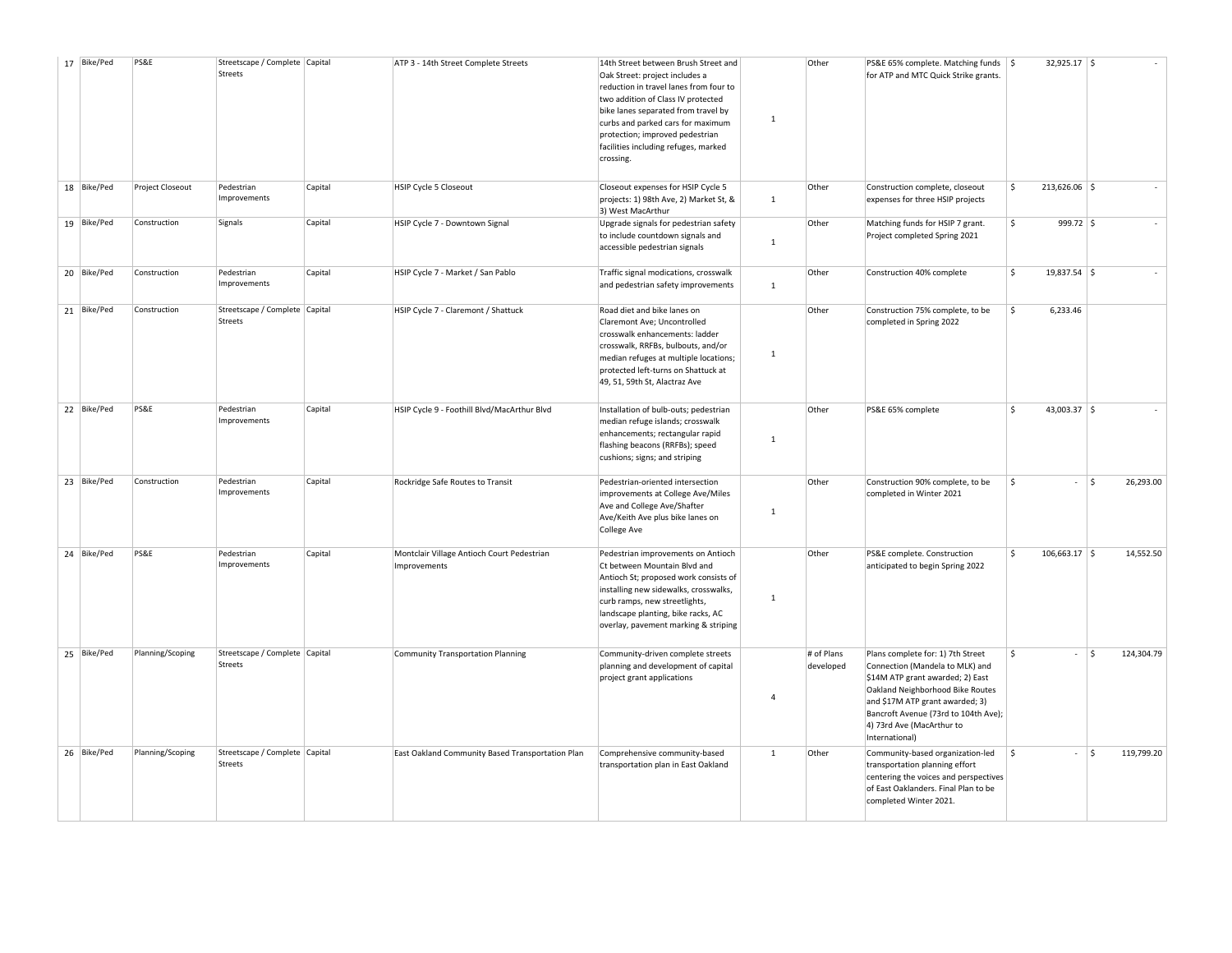| 27 Transit       | Planning/Scoping | Streetscape / Complete Capital<br>Streets |         | <b>Grand Avenue Mobility Plan</b>                                                            | Collaborative planning effort to<br>envision transportation<br>improvements with communities<br>along Grand Avenue. In partnership<br>with AC Transit and commununity<br>groups, the planning process will<br>conceptualize major transit<br>enhancements, pedestrian and<br>bicycle safety improvements, and<br>opportunities to enhance the corridor<br>as a whole without impeding on<br>existing transportation needs. | $\mathbf{1}$                                                                                                                                                                                                                   | Other | Plan is 80% complete, expected<br>completion 12/31/2021                                                                                                                                                                                     | \$                      | l \$      | 94,591.95                |
|------------------|------------------|-------------------------------------------|---------|----------------------------------------------------------------------------------------------|----------------------------------------------------------------------------------------------------------------------------------------------------------------------------------------------------------------------------------------------------------------------------------------------------------------------------------------------------------------------------------------------------------------------------|--------------------------------------------------------------------------------------------------------------------------------------------------------------------------------------------------------------------------------|-------|---------------------------------------------------------------------------------------------------------------------------------------------------------------------------------------------------------------------------------------------|-------------------------|-----------|--------------------------|
| 28   Bike/Ped    | Project Closeout | Streetscape / Complete Capital<br>Streets |         | OBAG 1 - Peralta Street Streetscape                                                          | improvements along Peralta from 7th<br>to 36th                                                                                                                                                                                                                                                                                                                                                                             | Bike and pedestrian safety<br>Other<br>Project closeout. Construction<br>Ŝ.<br>complete for 1400 linear ft of<br>sidewalks with bulbouts, 21 ADA<br>$\mathbf{1}$<br>Ramps, 300 LF of curb and gutter,<br>crossing improvements |       | $127,414.45$ \$                                                                                                                                                                                                                             |                         | 35,790.30 |                          |
| 29 Bike/Ped      | Construction     | Streetscape / Complete Capital<br>Streets |         | OBAG 1 - 7th St Streetscape, Phase 2                                                         | Bike and pedestrian safety<br>improvements along 7th Street from<br>Peralta to Wood Street                                                                                                                                                                                                                                                                                                                                 | Linear Feet<br>2200                                                                                                                                                                                                            |       | Construction complete for 2200 LF of $\frac{1}{2}$<br>sidewalks with bulbouts and Walk of<br>Fame plaques, bike lanes,<br>landscaping, and Green Infrastructure                                                                             | 57,490.87 \$            |           |                          |
| 30   Bike/Ped    | PS&E             | <b>Bike Paths and Lanes</b>               | Capital | OBAG 2 Lakeside Family Streets Project                                                       | Implement a raised median buffered<br>two-way cycle track, buffered<br>bikeway, parking protected bikeways,<br>protected intersection treatments<br>enabling separated left turns for<br>bicyclists, and transit boarding islands<br>at Harrison/Grand near Lake Merritt                                                                                                                                                   | Other<br>PS&E 25% complete<br>$\mathbf{1}$                                                                                                                                                                                     |       | \$<br>$\sim$                                                                                                                                                                                                                                | $\vert$ \$              | 48,122.15 |                          |
| 31 Transit       | Project Closeout | Streetscape / Complete Capital<br>Streets |         | <b>BRT Construction Support</b>                                                              | City oversight of East Bay BRT<br>construction                                                                                                                                                                                                                                                                                                                                                                             | Other<br>$\mathbf{1}$                                                                                                                                                                                                          |       | Invoice payments to contractor for<br>construction support and engineering                                                                                                                                                                  | $13,933.75$ \$<br>۱\$.  |           |                          |
| 32 Bike/Ped      | PS&E             | <b>Bike Paths and Lanes</b>               | Capital | E. 12th Street Bikeway                                                                       | Gap completion of a continuous six-<br>mile bike route from 33rd to 54th on<br>E. 12th Street                                                                                                                                                                                                                                                                                                                              | Other<br>$\overline{1}$                                                                                                                                                                                                        |       | PS&E 65% complete                                                                                                                                                                                                                           | ۱\$<br>89,911.98 \$     |           |                          |
| 33 Streets/Rds   | Maintenance      | <b>Bridges and Tunnels</b>                | Capital | Bridge Maintenance Program                                                                   | Repair of city bridges / state of good<br>repair                                                                                                                                                                                                                                                                                                                                                                           | Partial staff costs for 6 FTE engineers,   \$<br>Other<br>3 FTE surveyors, & 1 half-time<br>$\mathbf 1$<br>engineer to manage citywide bridge<br>maintenance projects                                                          |       | 98,589.54 \$                                                                                                                                                                                                                                |                         |           |                          |
| 34 Streets/Rds   | PS&E             | <b>Bridges and Tunnels</b>                | Capital | Bridge Seismic Retrofit - Adeline Bridge                                                     | Seismic retrofit of Adeline Bridge (@<br>3rd) / state of good repair                                                                                                                                                                                                                                                                                                                                                       | $\mathbf{1}$                                                                                                                                                                                                                   | Other | PS&E 100% complete                                                                                                                                                                                                                          | ۱\$.<br>$230,234.33$ \$ |           |                          |
| 35   Streets/Rds | Construction     | <b>Bridges and Tunnels</b>                | Capital | Embarcardero Bridge Replacement                                                              | Replacement of seismically deficient<br>bridge / state of good repair and<br>improved bike/ped access                                                                                                                                                                                                                                                                                                                      | $\mathbf{1}$                                                                                                                                                                                                                   | Other | Construction 95% complete                                                                                                                                                                                                                   | \$<br>$1,204.00$ \$     |           |                          |
| 36   Bike/Ped    | Project Closeout | Pedestrian<br>Improvements                | Capital | ATP 1 - High Cortland Ygnacio SRTS                                                           | Design and construction of complete<br>street project/bike and pedestrian<br>safety                                                                                                                                                                                                                                                                                                                                        | $\mathbf{1}$                                                                                                                                                                                                                   | Other | Project closeout                                                                                                                                                                                                                            | \$<br>$52,733.33$ \$    |           |                          |
| 37 Streets/Rds   | Construction     | <b>Bridges and Tunnels</b>                | Capital | Bridge Seismic Retrofit - 23rd Ave Bridge                                                    | Seismic retrofit of 23rd Ave Bridge /<br>state of good repair                                                                                                                                                                                                                                                                                                                                                              | $\mathbf{1}$                                                                                                                                                                                                                   | Other | Construction complete                                                                                                                                                                                                                       | ۱\$.<br>$446,211.81$ \$ |           | $\sim$                   |
| 38 Streets/Rds   | PS&E             | <b>Bridges and Tunnels</b>                | Capital | Bridge Seismic Retrofit - Leimert Bridge                                                     | Seismic retrofit of Leimert Bridge (@<br>Park Blvd) / state of good repair                                                                                                                                                                                                                                                                                                                                                 | $\mathbf{1}$                                                                                                                                                                                                                   | Other | PS&E 100% complete                                                                                                                                                                                                                          | \$<br>163,267.00 \$     |           |                          |
| 39 Streets/Rds   | PS&E             | <b>Bridges and Tunnels</b>                | Capital | Bridge Preventive Maintenance - 23rd Ave & 98th Ave   Repair of city bridges / state of good | repair - 23rd Ave & 98th Ave                                                                                                                                                                                                                                                                                                                                                                                               | $\mathbf{1}$                                                                                                                                                                                                                   | Other | PS&E 90% complete                                                                                                                                                                                                                           | 89,753.08 \$<br>۱\$.    |           |                          |
| 40 Streets/Rds   | Project Closeout | Other                                     | Capital | <b>FEMA Project Support</b>                                                                  | Local costs associated with<br>completion of FEMA-funded<br>emergency roadway repair projects                                                                                                                                                                                                                                                                                                                              | $\mathbf{1}$                                                                                                                                                                                                                   | Other | Closeout expenses for: 65 LF<br>Retaining Wall: 2100 SF Rip Rap Slope<br>stabilization; 30 LF retaining wall; 40<br>SF AC paving; 50 LF retaining wall;<br>2400 SF rip rap soil stabilization;<br>roadway edge stablization/slide<br>repair | \$<br>$463,643.23$ \$   |           | $\overline{\phantom{a}}$ |
| 41 Streets/Rds   | Construction     | Other                                     | Capital | Emergency Roadway Repair Program - Construction                                              | <b>Emergency Roadway Edge</b><br>Stabilization & slide repair / State of<br>Good Repair                                                                                                                                                                                                                                                                                                                                    | 3                                                                                                                                                                                                                              | Other | Construction complete for slide repair \$<br>and earth stabilization at 3<br>emergency roadway sites                                                                                                                                        | 197,516.92 \$           |           |                          |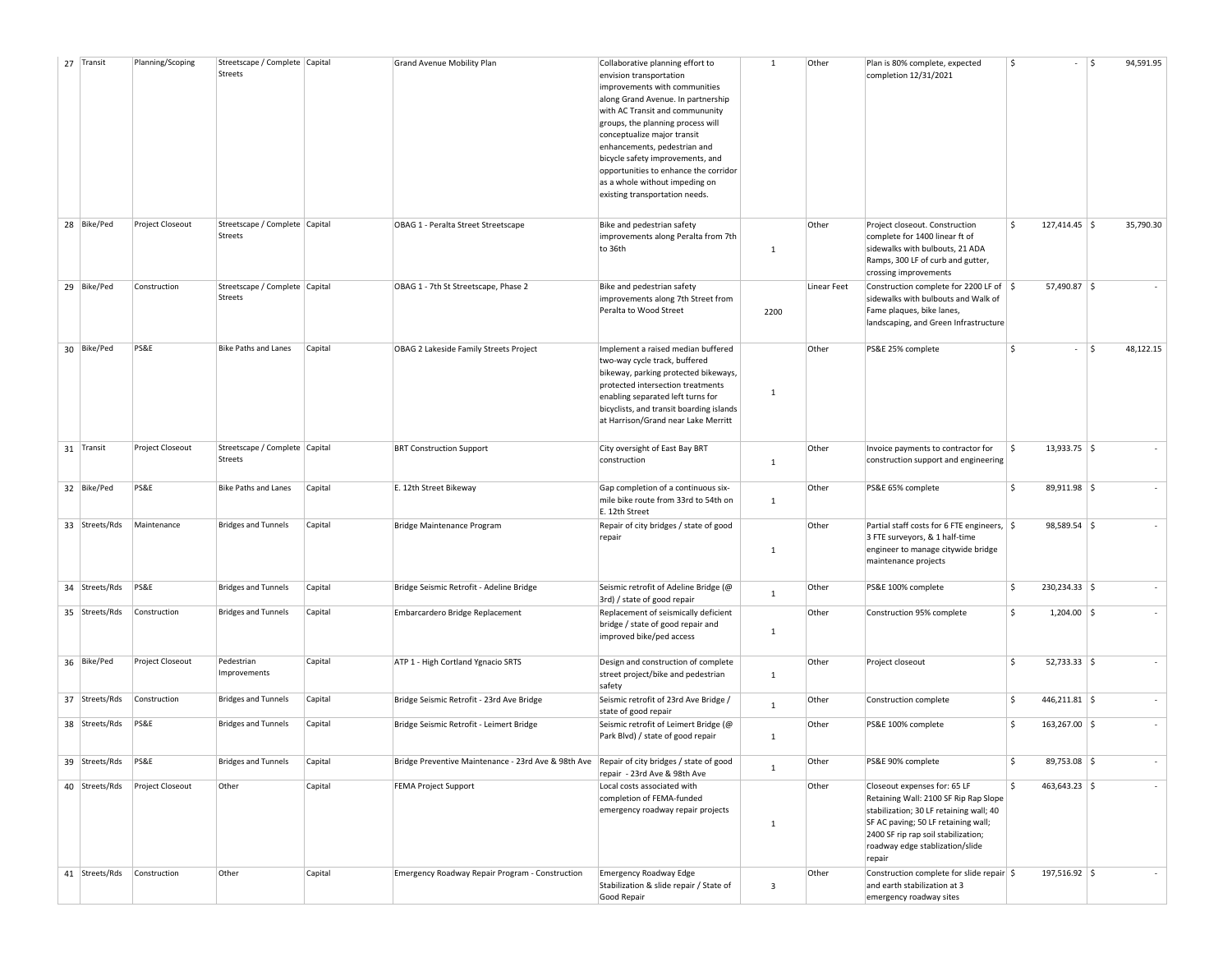|                                               | 42 Streets/Rds | PS&E         | Other                      | Capital               | Emergency Roadway Repair Program - Planning/Design Emergency Roadway Edge | Stabilization & slide repair / State of<br>Good Repair                                                                  |                | Other                 | Task order executed for<br>design/assessment reports of 9 sites:<br>7126 Westmoreland Dr; 3355<br>Richmond Blvd; 100500 Golf Links Rd;<br>3060 Butters Dr; 6115 Snake Rd; 2049<br>Magellan Dr; 6120 Valley View; Grand<br>View Drive; Chabot Dr. Sinkhole                                 | l \$ | $373,742.17$ \$ | $\sim$       |
|-----------------------------------------------|----------------|--------------|----------------------------|-----------------------|---------------------------------------------------------------------------|-------------------------------------------------------------------------------------------------------------------------|----------------|-----------------------|-------------------------------------------------------------------------------------------------------------------------------------------------------------------------------------------------------------------------------------------------------------------------------------------|------|-----------------|--------------|
|                                               | 43 Bike/Ped    | Construction | Pedestrian<br>Improvements | Capital               | Safe Routes to School - United for Success & Achieve<br>Academy           | Safe Routes to School intersection<br>improvements in proximity to United<br>for Success Academy and Achieve<br>Academy | 14             | Intersections         | Intersection improvements at<br>34th/Galindo St, 34th/Orchid St,<br>35th/Eden Ln, 35th/Alexander Ct,<br>35th/Galindo St, 35th/Paxton Ave,<br>Foothill/28th Ave, Foothill/Austin St,<br>Foothill/Rutherford St, 28th/E 16th,<br>28th/E 17th, E 16th/29th, E<br>17th/29th, Fruitvale/E 16th |      | ٠               | 175,510.00   |
|                                               | 44 Other       | Other        | Equipment/Vehicles         | Capital               | <b>Vehicle Purchases</b>                                                  | Street resurfacing and maintenance<br>vehicles / repair of city streets                                                 | $\overline{3}$ | Vehicles<br>purchased | Vehicles for streets and sidewalks<br>maintenance and traffic safety<br>maintenance                                                                                                                                                                                                       |      | $\sim$          | 111,284.20   |
| Percentage of Capital vs Administrative Costs |                |              |                            | 95%                   |                                                                           |                                                                                                                         |                |                       | <b>TOTAL</b>                                                                                                                                                                                                                                                                              |      | 9,876,862.00    | 7,292,828.00 |
| a. Total Capital<br>b. Total Administrative   |                |              |                            | 16,210,733<br>847,673 |                                                                           |                                                                                                                         |                |                       | <b>Match to Table 1?</b>                                                                                                                                                                                                                                                                  |      | <b>TRUE</b>     | <b>TRUE</b>  |

If your agency did not expend greater than 50% of total costs on Capital Investments, explain how capital investments will increase in the future Aminimum of 15% of Measure BB LSR funds are required to be expended on bike/ **over Program Administration (outreach, staffing, administrative support).** *Indicate N/A if not applicable.* 

N/A

In this fiscal year, how much of Measure BB LSR funds were expended on bike/pedestrian improvements? Percent of Measure BB LSR funds expenditures on bike/pedestrian improvements:

N/A

| . |           |
|---|-----------|
|   | 1,177,515 |
|   | 16%       |
|   | RI IF     |

**If your agency did not meet the 15% minimum expenditure requirement this fiscal year, explain why.**

**Meets minimum 15% threshold?**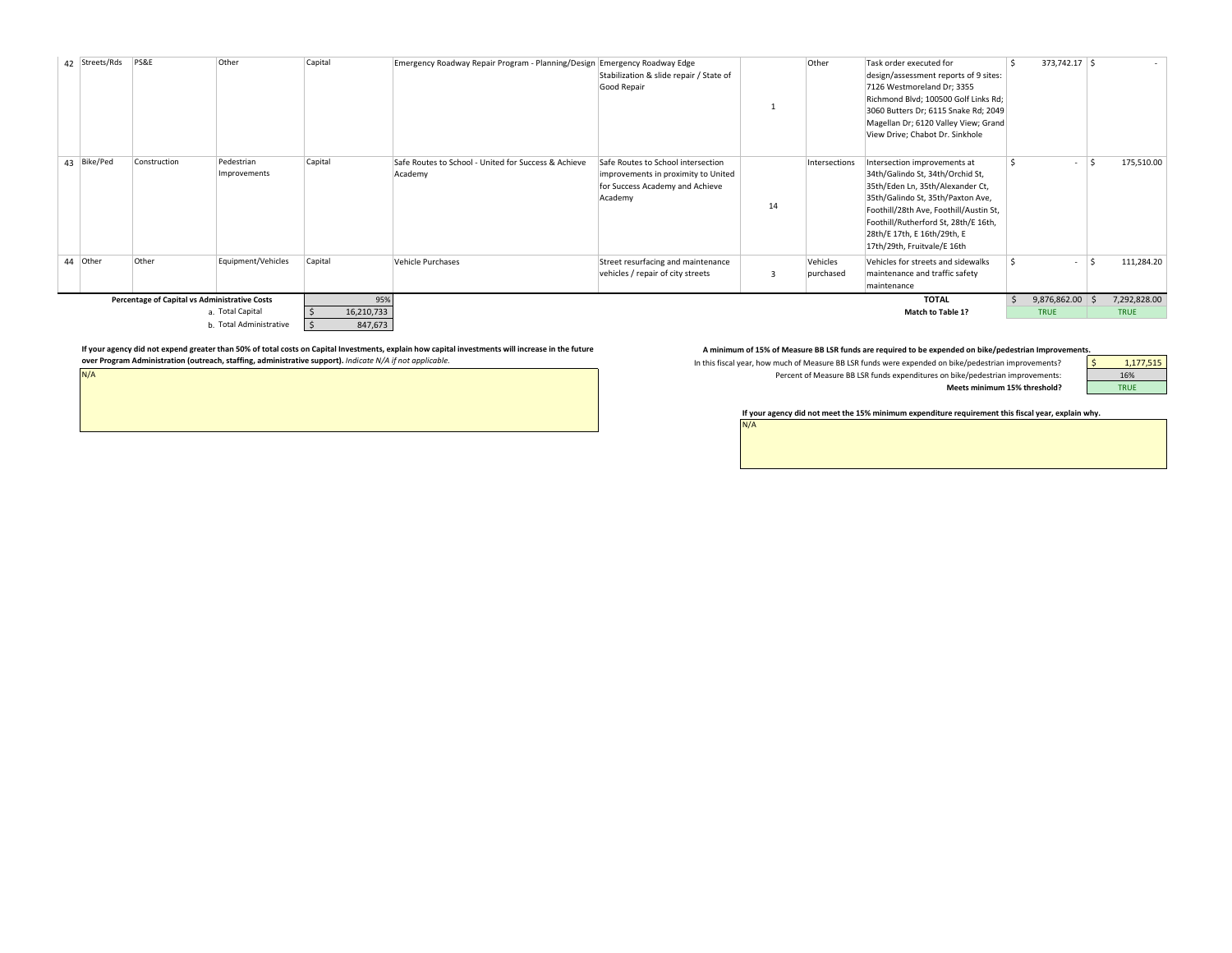# **Reporting Period - Fiscal Year 2020-21**

## **GENERAL COMPLIANCE REPORTING**

#### **1a.How much of the balance identified here is encumbered into active contracts and projects?**

*Encumbered value should be less than or equal to the available balance.* 

|                |           |  | \$ Encumbered |
|----------------|-----------|--|---------------|
| MB Balance \$  | 913,590   |  | 913,590       |
| MBB Balance \$ | 1,893,098 |  | 1,054,926     |
| Total \$       | 2,806,688 |  | 1,968,516     |

### **2b.Why is there a fund balance?** *Indicate N/A, if not applicable.*

The City of Oakland continues to have a sizeable fund balance because it has taken time to expand and add new transportation services since the additional inflow of MBB funding began in the final quarter of FY 2014-15 that supplemented MB funding. In addition, service expenditures dropped dramatically upon the onset of COVID-19 Shelter In Place Orders during the final FY 2019-20 months of Quarter 3 through Quarter 4 which manifested in a decerease of ridership; however, FY 2017-18 through FY 2019-20, yielded levels of programming and transportation services that expended majority of those years annual Measure B/BB revenue levels despite. Therefore, a more sizeable ending FY 2020-21 operational reserve developed than previous as service expenditures above and beyond had not been realized due to severe COVID-19 impacts on ridership and overall market limitations. However, to be noted, approximately \$97,000 of MB and \$16,328 of MBB FY 2020-21 expenditures are not reflected in the audited financials because payment activity occurred beyond the required financial cutoff for this reports audits. Oakland will continue exploring other opportunities to expand/reconfigure program operations as well to implement more expansive transportation services upon post COVID-19 impacts.

#### **1c. Specify any large planned uses of fund balances within this program and their status i.e. planned or underway.**

| <b>Project Title</b>                                                | <b>Brief Project Description</b>                                                                                                  | <b>DLD Amount</b>     | <b>Project Status</b> |
|---------------------------------------------------------------------|-----------------------------------------------------------------------------------------------------------------------------------|-----------------------|-----------------------|
| Oakland Paratransit for the Elderly &<br><b>Disabled Program</b>    | Plan, administer, implement, coordinate &<br>monitor the various subsidized supplemental<br>paratransit services for jurisdiction | S                     | 858,136 Underway      |
| <b>Taxi Scrip Program</b>                                           | Same-day taxi transportation                                                                                                      | \$                    | 655,000 Underway      |
| Taxi Up & Go!                                                       | Same-day taxi transportation with volunteer<br>escorts for monolingual and/or frail elderly                                       | \$                    | 170,000 Underway      |
| Van Voucher Program I                                               | Pre-scheduled, door-to-door wheelchair<br>transportation                                                                          | \$                    | 190,715 Underway      |
| Van Voucher Program II                                              | Same-day door-to-door or door-through-door<br>wheelchair transportation with a pre-scheduled<br>door-through-door option          | \$<br>25,000          | Underway              |
| <b>Bay Area Community Services Adult</b><br><b>Day Care Service</b> | Weekly, pre-scheduled accessible van<br>transportation                                                                            | \$<br>100,000 Planned |                       |
| City of Emeryville 8-To-Go Co-<br>Sponsorship                       | Weekly, same-day and pre-scheduled<br>accessible van transportation for shared<br>Oakland and Emeryville 94608 zip code           | \$                    | 50,000 Underway       |
| <b>Senior Group Trip Program</b>                                    | Accessible, pre-scheduled shuttle<br>transportation                                                                               | \$                    | 150,000 Underway      |
|                                                                     | GoGoGrandparent Concierge Service Same-day TNC (e.g. Uber, Lyft) transportation<br>with call center assistance                    | \$                    | 100,000 Underway      |

**4. Confirm all expenditures were governing body approved (Yes/No).**

Yes

**5. Confirm the completion of the publicity requirements in the table below (Yes/No).**

| Copy of Article, |
|------------------|
| website, signage |

**If applicable, briefly explain why the publicity requirement** 

|         | <b>Measure B</b> | <b>Measure BB</b> | Attached? | wasn't completed. |
|---------|------------------|-------------------|-----------|-------------------|
| Article | Yes              | Yes               | Yes       | N/A               |
| Website | Yes              | Yes               | Yes       | N/A               |
| Signage | Yes              | Yes               | Yes       | N/A               |